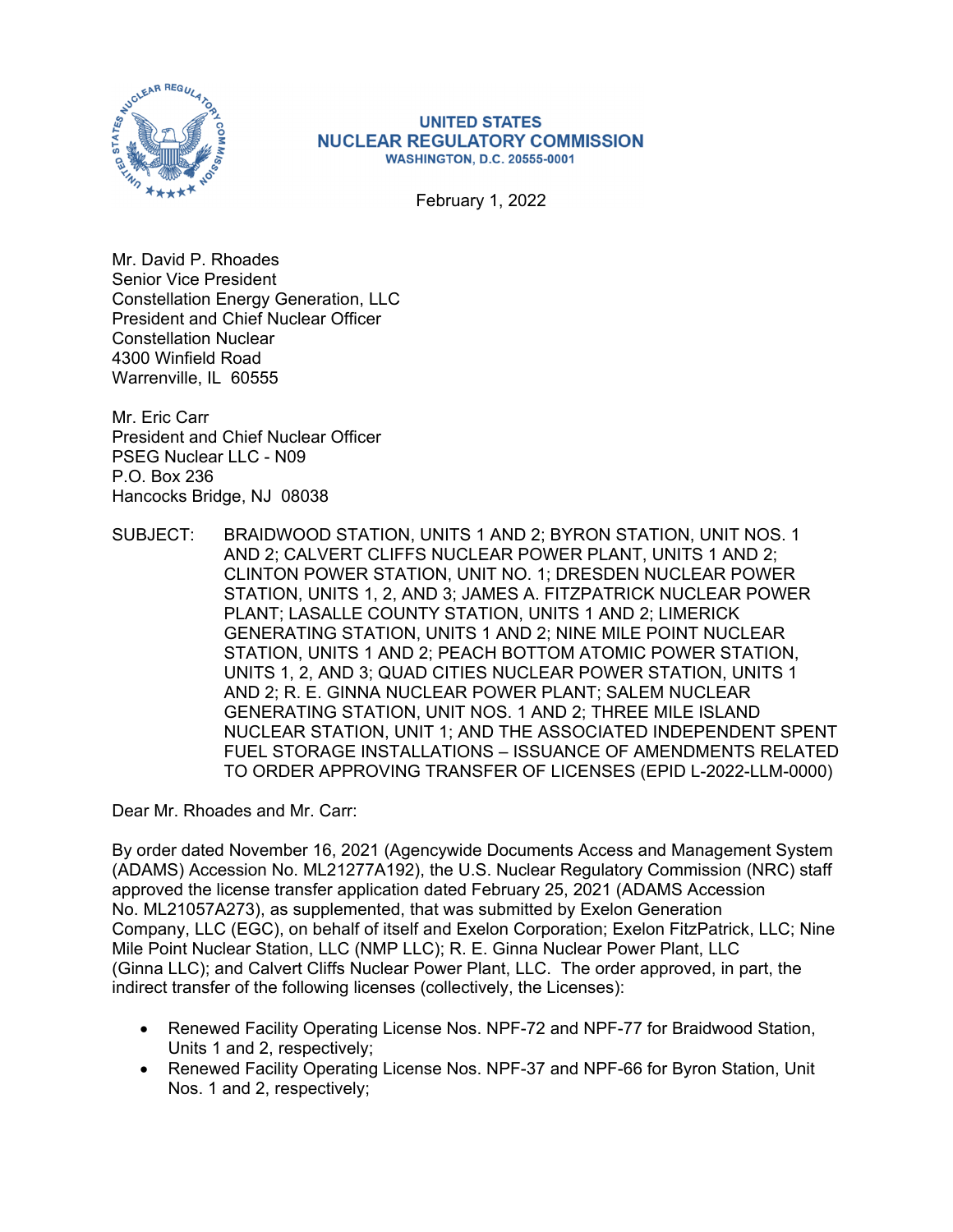- Renewed Facility Operating License Nos. DPR-53 and DPR-69 for Calvert Cliffs Nuclear Power Plant (Calvert Cliffs), Units 1 and 2, respectively;
- Facility Operating License No. NPF-62 for Clinton Power Station, Unit No. 1;
- Facility Operating License No. DPR-2 and Renewed Facility Operating License Nos. DPR-19 and DPR-25 for Dresden Nuclear Power Station, Units 1, 2, and 3, respectively;
- Renewed Facility Operating License No. DPR-59 for James A. FitzPatrick Nuclear Power Plant;
- Renewed Facility Operating License Nos. NPF-11 and NPF-18 for LaSalle County Station, Units 1 and 2, respectively;
- Renewed Facility Operating License Nos. NPF-39 and NPF-85 for Limerick Generating Station, Units 1 and 2, respectively;
- Renewed Facility Operating License Nos. DPR-63 and NPF-69 for Nine Mile Point Nuclear Station, Units 1 and 2, respectively;
- Facility Operating License No. DPR-12 and Subsequent Renewed Facility Operating License Nos. DPR-44 and DPR-56 for Peach Bottom Atomic Power Station, Units 1, 2, and 3, respectively;
- Renewed Facility Operating License Nos. DPR-29 and DPR-30 for Quad Cities Nuclear Power Station, Units 1 and 2, respectively;
- Renewed Facility Operating License No. DPR-18 for R. E. Ginna Nuclear Power Plant;
- Renewed Facility Operating License Nos. DPR-70 and DPR-75 for Salem Nuclear Generating Station, Unit Nos. 1 and 2, respectively;
- Renewed Facility License No. DPR-50 for Three Mile Island Nuclear Station, Unit 1;
- Renewed Materials License No. SNM-2505 for the independent spent fuel storage installation (ISFSI) at Calvert Cliffs; and
- the general licenses for the ISFSIs at the other sites.

The order also approved draft conforming license amendments to reflect the proposed indirect transfer of the Licenses. A copy of the NRC staff safety evaluation (ADAMS Accession No. ML21277A248) related to the license transfer application was provided with the order.

As described in the license transfer application, Exelon Corporation proposed to transfer its 100 percent ownership of EGC to a newly-created subsidiary (Constellation Energy Corporation) that will then be spun off to Exelon Corporation shareholders, becoming EGC's new ultimate parent company. Once the spin transaction is completed, Constellation Energy Corporation, EGC, and its subsidiaries will no longer be affiliated with Exelon Corporation. EGC will remain the same Pennsylvania limited liability company as before the spin transaction and will continue to own and/or operate the aforementioned reactor units and associated ISFSIs (collectively, the Facilities), as applicable, and hold the Licenses, but it will be reorganized and renamed as Constellation Energy Generation, LLC (CEG). As part of the reorganization, Exelon FitzPatrick, LLC; NMP LLC; Ginna LLC; and, as applicable, their parent entities, will become subsidiaries of Constellation Generation NY, LLC, a newly-created, wholly-owned subsidiary of CEG. In addition, Exelon FitzPatrick, LLC will change its name to Constellation FitzPatrick, LLC.

By letter dated January 24, 2022 (ADAMS Accession No. ML22024A490), EGC informed the NRC Directors of the Office of Nuclear Reactor Regulation (NRR) and the Office of Nuclear Material Safety and Safeguards (NMSS) that all required regulatory approvals necessary to close the transfer had been received and that the transfer would close on February 1, 2022. The letter also provided the other information required as conditions of the order.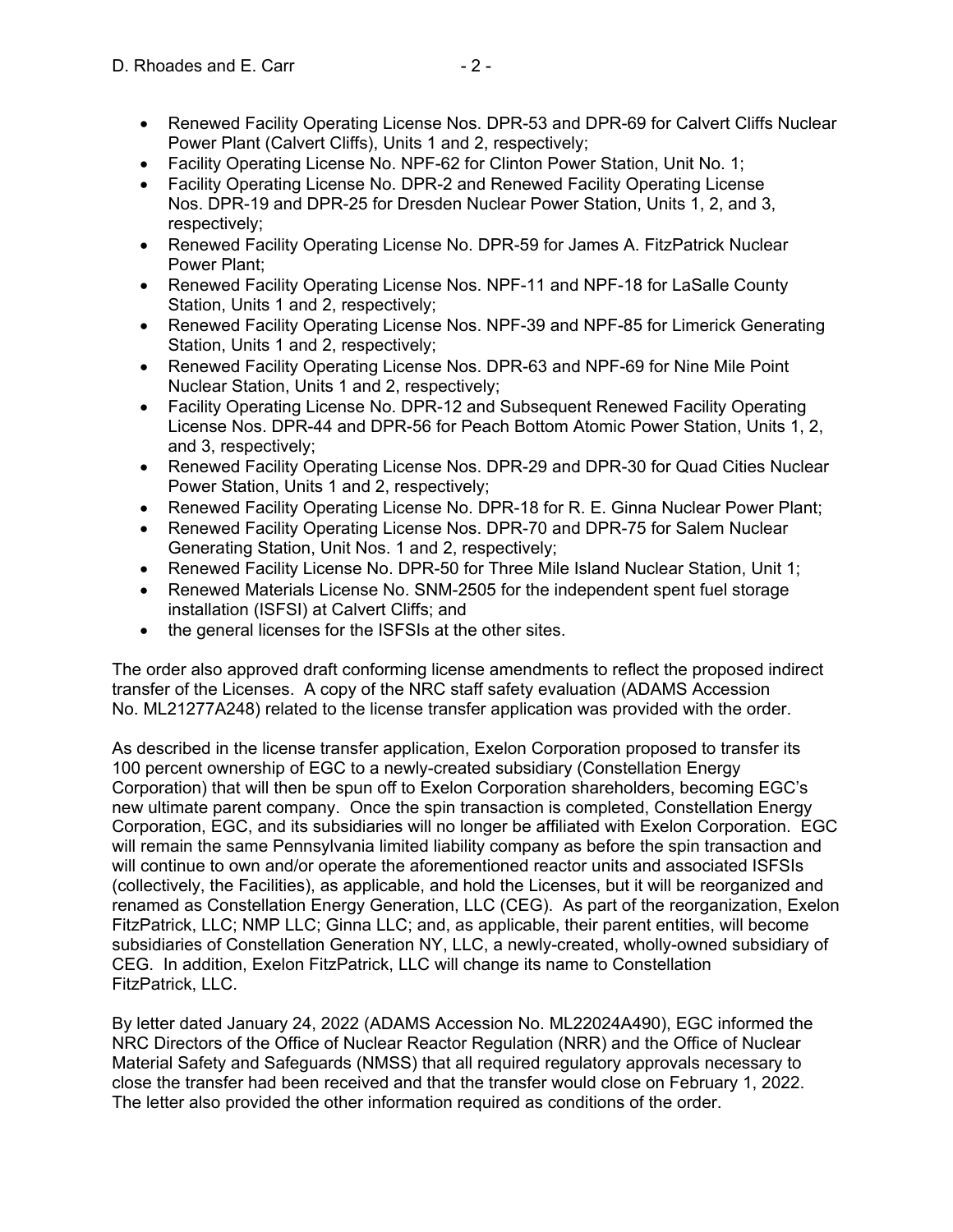The January 24, 2022, letter provided the final legal names for Constellation Energy Corporation; Constellation Energy Generation, LLC; Constellation Generation NY, LLC; and Constellation FitzPatrick, LLC. These entities were referred to as HoldCo; SpinCo; New York HoldCo; and New FitzPatrick, LLC, respectively, in the order and the license transfer application. In addition, this letter provided: (1) the state of incorporation and address for Constellation Energy Corporation; (2) the address for Constellation Generation NY, LLC; and (3) the names, addresses, and citizenship of the directors and principal officers of Constellation Energy Corporation and Constellation Generation NY, LLC. The NRC staff reviewed this information and found it to be consistent with the statements made in the license transfer application.

The January 24, 2022, letter also provided satisfactory documentary evidence to the Directors of NRR and NMSS that CEG and Constellation FitzPatrick, LLC have obtained the appropriate amount of insurance required of a licensee under Title 10 of the C*ode of Federal Regulations* (10 CFR) Part 140 and 10 CFR 50.54(w).

On February 1, 2022, CEG informed the NRC staff that the transfer transaction closed on February 1, 2022. Accordingly, the NRC staff is issuing the following enclosed license amendments:

- 1. Amendment No. 224 to Renewed Facility Operating License No. NPF-72
- 2. Amendment No. 224 to Renewed Facility Operating License No. NPF-77
- 3. Amendment No. 226 to Renewed Facility Operating License No. NPF-37
- 4. Amendment No. 226 to Renewed Facility Operating License No. NPF-66
- 5. Amendment No. 343 to Renewed Facility Operating License No. DPR-53
- 6. Amendment No. 321 to Renewed Facility Operating License No. DPR-69
- 7. Amendment No. 243 to Facility Operating License No. NPF-62
- 8. Amendment No. 50 to Facility Operating License No. DPR-2
- 9. Amendment No. 277 to Renewed Facility Operating License No. DPR-19
- 10. Amendment No. 270 to Renewed Facility Operating License No. DPR-25
- 11. Amendment No. 347 to Renewed Facility Operating License No. DPR-59
- 12. Amendment No. 254 to Renewed Facility Operating License No. NPF-11
- 13. Amendment No. 240 to Renewed Facility Operating License No. NPF-18
- 14. Amendment No. 255 to Renewed Facility Operating License No. NPF-39
- 15. Amendment No. 217 to Renewed Facility Operating License No. NPF-85
- 16. Amendment No. 247 to Renewed Facility Operating License No. DPR-63
- 17. Amendment No. 189 to Renewed Facility Operating License No. NPF-69
- 18. Amendment No. 17 to Facility Operating License No. DPR-12
- 19. Amendment No. 340 to Subsequent Renewed Facility Operating License No. DPR-44
- 20. Amendment No. 343 to Subsequent Renewed Facility Operating License No. DPR-56
- 21. Amendment No. 289 to Renewed Facility Operating License No. DPR-29
- 22. Amendment No. 285 to Renewed Facility Operating License No. DPR-30
- 23. Amendment No. 147 to Renewed Facility Operating License No. DPR-18
- 24. Amendment No. 341 to Renewed Facility Operating License No. DPR-70
- 25. Amendment No. 322 to Renewed Facility Operating License No. DPR-75
- 26. Amendment No. 302 to Renewed Facility License No. DPR-50
- 27. Amendment No. 12 to Renewed Materials License No. SNM-2505

Notice of Issuance of the conforming license amendments will be included in the NRC's monthly *Federal Register* notice.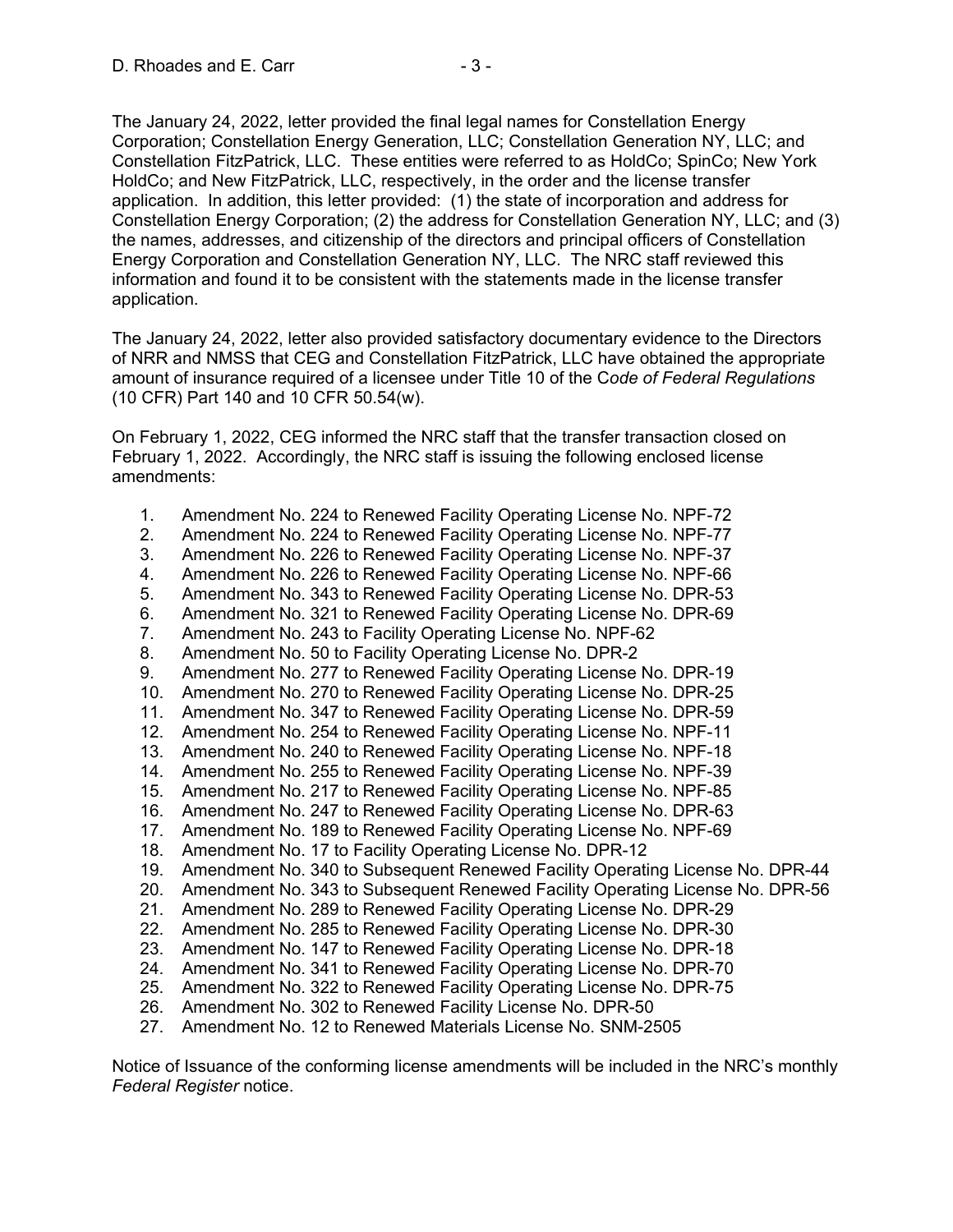Enclosure 2 of this letter provides digitally signed copies of the amendments to the indemnity agreements for the Facilities. The NRC staff requests that applicable parties sign these amendments. Within 15 days, return a signed copy of each amendment to the NRC's Document Control Desk as proof of acceptance. Each party should keep a signed original copy of each applicable amendment for their records.

The order also approved the indirect transfer of Facility Operating License Nos. DPR-39 and DPR-48 for Zion Nuclear Power Station (Zion), Units 1 and 2, respectively, and the general license for the associated ISFSI. This approval was contingent on EGC holding the Zion licenses at the time of the closing of the transfer transaction. As this condition was not met, the transfer of the Zion licenses to CEG did not occur as part of the transfer transaction. Therefore, there are no amendments to the Zion licenses or indemnity agreement included with this letter.

If you have any questions, please contact me at (301) 425-1380 or by e-mail to Blake.Purnell@nrc.gov.

Sincerely,

## */RA/*

Blake A. Purnell, Project Manager Plant Licensing Branch III Division of Operating Reactor Licensing Office of Nuclear Reactor Regulation

Docket Nos. STN 50-456, STN 50-457, 72-73, STN 50-454, STN 50-455, 72-68, 50-317, 50-318, 72-8, 50-461, 72-1046, 50-10, 50-237, 50-249, 72-37, 50-333, 72-12, 50-373, 50-374, 72-70, 50-352, 50-353, 72-65, 50-220, 50-410, 72-1036, 50-171, 50-277, 50-278, 72-29, 50-254, 50-265, 72-53, 50-244, 72-67, 50-272, 50-311, 72-48, 50-289, 72-77, 50-354, and 50-320

Enclosures:

1. Conforming License Amendments

2. Amendments to Indemnity Agreements

cc:

Mr. Gerard van Noordennen Senior Vice President Regulatory Affairs TMI-2 Solutions, LLC 121 West Trade Street, Suite 2700 Charlotte, NC 28202

Listserv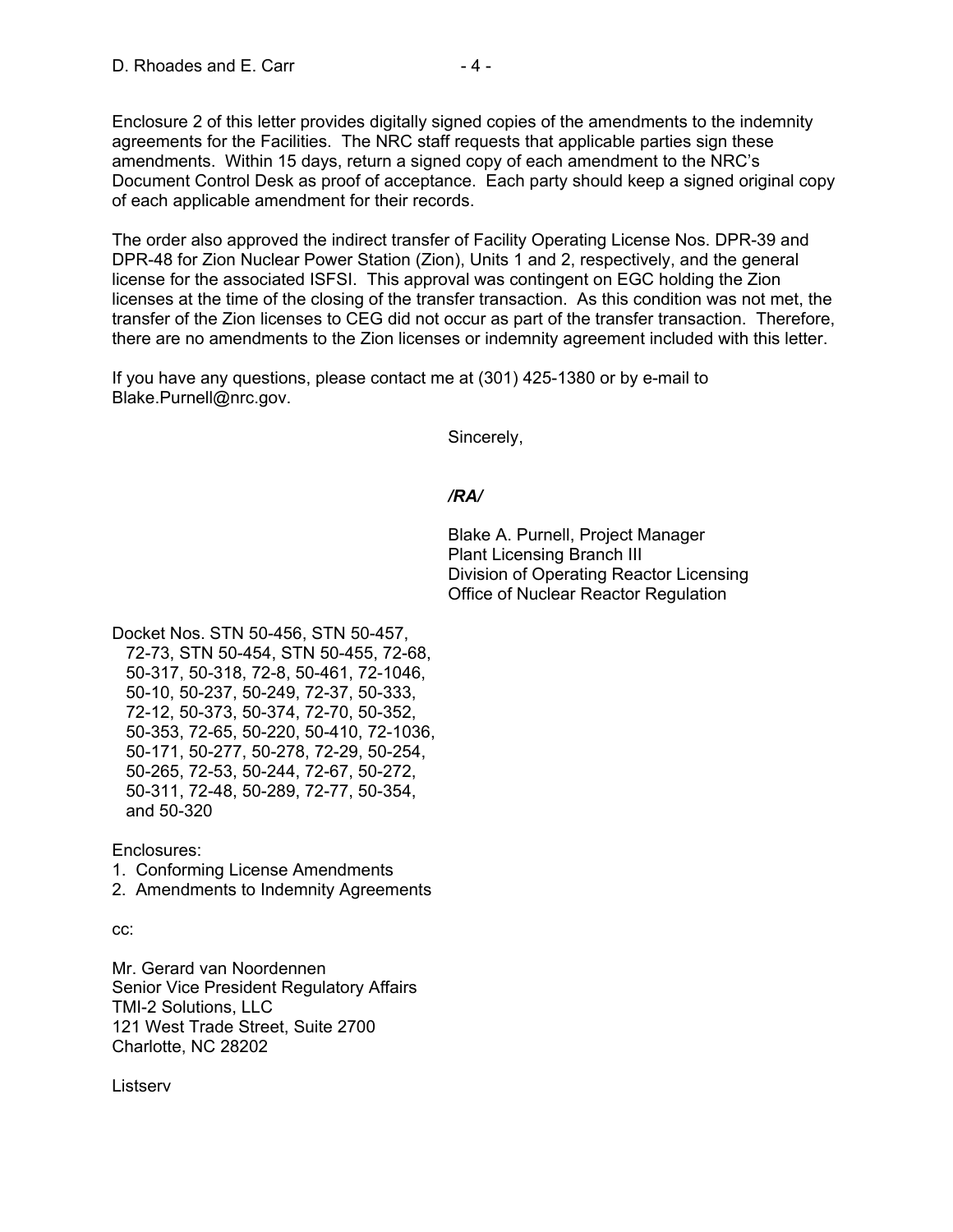SUBJECT: BRAIDWOOD STATION, UNITS 1 AND 2; BYRON STATION, UNIT NOS. 1 AND 2; CALVERT CLIFFS NUCLEAR POWER PLANT, UNITS 1 AND 2; CLINTON POWER STATION, UNIT NO. 1; DRESDEN NUCLEAR POWER STATION, UNITS 1, 2, AND 3; JAMES A. FITZPATRICK NUCLEAR POWER PLANT; LASALLE COUNTY STATION, UNITS 1 AND 2; LIMERICK GENERATING STATION, UNITS 1 AND 2; NINE MILE POINT NUCLEAR STATION, UNITS 1 AND 2; PEACH BOTTOM ATOMIC POWER STATION, UNITS 1, 2, AND 3; QUAD CITIES NUCLEAR POWER STATION, UNITS 1 AND 2; R. E. GINNA NUCLEAR POWER PLANT; SALEM NUCLEAR GENERATING STATION, UNIT NOS. 1 AND 2; THREE MILE ISLAND NUCLEAR STATION, UNIT 1; AND THE ASSOCIATED INDEPENDENT SPENT FUEL STORAGE INSTALLATIONS – ISSUANCE OF AMENDMENTS RELATED TO ORDER APPROVING TRANSFER OF LICENSES (EPID L-2022-LLM-0000) DATED FEBRUARY 1, 2022

**DISTRIBUTION**: (continued on next page) PUBLIC/NON-PUBLIC PM Reading File RidsOpaMail Resource RidsSecyMailCenter Resource RidsNrrOd Resource

RidsNmssOd Resource RidsNrrDorl Resource RidsNrrDorlLpl1 Resource RidsNrrDorlLpl3 Resource RidsNrrLASLent Resource

## **ADAMS Accession Nos.: Package: ML22021B662 Letter: ML22021B659 Conforming License Amendments: ML22021B660 Amendments to Indemnity Agreements: ML22031A276**

| <b>OFFICE</b> | NRR/DORL/LPL3/PM | NRR/DORL/LPL3/LA | NMSS/REFS/FAB/BC | OGC - NLO            |
|---------------|------------------|------------------|------------------|----------------------|
| <b>NAME</b>   | <b>BPurnell</b>  | SRohrer          | FMiller          | <b>JWachutka</b>     |
| <b>DATE</b>   | 1/25/2022        | 1/24/2022        | 1/31/2022        | 1/27/2022            |
| <b>OFFICE</b> | NRR/DORL/LPL3/BC | NMSS/DFM/STLB/BC | NMSS/DUWP/RDB/BC | NRR/DORL/D           |
| <b>NAME</b>   | NSalgado         | YDiazSanabria    | <b>BWatson</b>   | BPham (BWittick for) |
| <b>DATE</b>   | 1/27/2022        | 1/31/2022        | 1/27/2022        | 1/29/2022            |
| <b>OFFICE</b> | NRR/DORL/LPL3/PM |                  |                  |                      |
| <b>NAME</b>   | <b>BPurnell</b>  |                  |                  |                      |
| <b>DATE</b>   | 2/1/2022         |                  |                  |                      |

**OFFICIAL RECORD COPY**